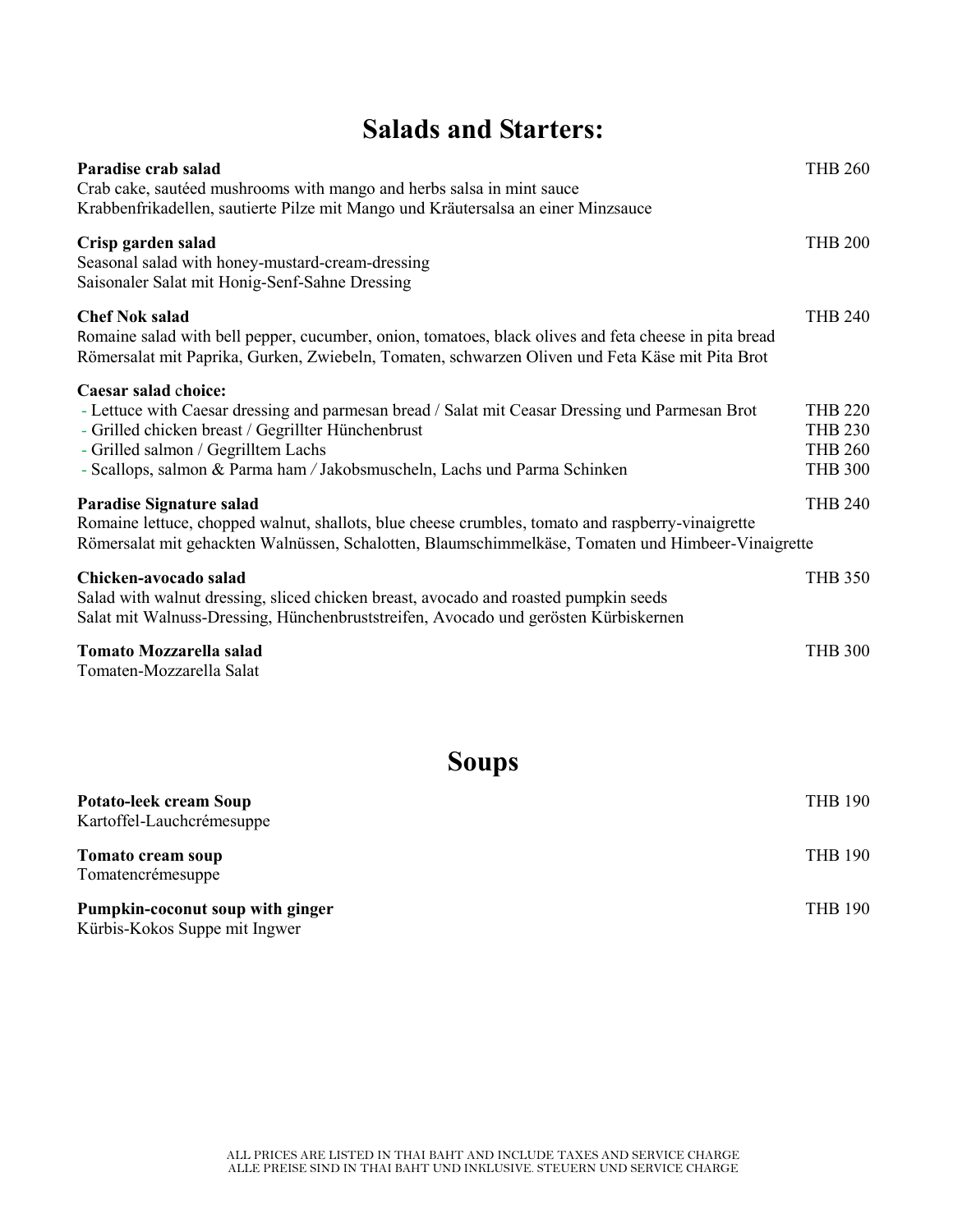## **Pasta**

| Fettuccini / Spaghetti / Penne / Linguini / Spinach Ravioli                                                                                                                                                                                    |                |
|------------------------------------------------------------------------------------------------------------------------------------------------------------------------------------------------------------------------------------------------|----------------|
| Al Pomodoro<br>Tomato sauce with parmesan / Tomatensauce und Parmesan                                                                                                                                                                          | <b>THB 220</b> |
| Arabbiata<br>Tomato sauce with chili, garlic & sweet basil / Scharfe Tomatensauce mit Chili, Knoblauch und Basilikum                                                                                                                           | <b>THB 220</b> |
| Home made pesto<br>Sweet basil, olive oil, parmesan cheese, garlic and cashew nuts<br>Süsser Basilikum, Olivenöl, Parmesan Käse, Knoblauch und Cashew Nüssen                                                                                   | <b>THB 220</b> |
| <b>Bolognese</b><br>Tomato sauce with minced meat / Tomatensauce mit Rinderhackfleisch                                                                                                                                                         | <b>THB 250</b> |
| Alla marinara<br>Tomato sauce with seafood / Tomatensauce mit Meeresfrüchten                                                                                                                                                                   | <b>THB 290</b> |
| Carbonara<br>Cream sauce with bacon and parmesan cheese / Sahnesauce mit Speck und Parmesan Käse                                                                                                                                               | <b>THB 250</b> |
| <b>Sandwiches and Burgers</b>                                                                                                                                                                                                                  |                |
| <b>Cheese Burger</b><br>Beef burger topped with cheddar, tomatoes, salad, onions and pickles<br>Rindfleischburger mit Cheddar Käse, Tomaten, Salat, Zwiebeln und Essiggurke                                                                    | <b>THB 240</b> |
| <b>Terrace Burger</b><br>Duo of breaded fish and shrimps patty topped with cheddar, lettuce, tomatoes and avocado<br>Duo von frittiertem Fisch und Garnelenfrikadellen mit Cheddar Käse, Salat, Tomaten und Avocado                            | <b>THB 260</b> |
| Tuna wrap<br>Tortilla bread stuffed with tuna, iceberg lettuce, carrots and red onions<br>Tortilla Brot mit Thunfisch, Eisbergsalat, Karrotten und roten Zwiebeln                                                                              | <b>THB 200</b> |
| <b>Beef</b> wrap<br>Grilled Australian beef with guacamole, sundried tomatoes, lettuce and mustard dressing<br>Gegrilltes australisches Rindfleisch mit Guacamole, sonnengetrockneten Tomaten, Salat und Senfsauce                             | <b>THB 250</b> |
| Chicken wrap<br>Grilled chicken breast with onion $&$ bell pepper<br>Gegrillte Hünchenbrust mit Zwiebeln und Paprika                                                                                                                           | <b>THB 220</b> |
| <b>Terrace club sandwich</b><br>Triple decker white toasted bread with chicken, bacon, onion, cheddar, tomato, lettuce and fried egg<br>Dreilagiges weisses Toastbrot mit Hünchen, Speck, Zwiebeln, Cheddar Käse, Tomaten, Salat und Spiegelei | <b>THB 260</b> |
| <b>B.A.L.T</b><br>Triple decker toasted bread with bacon, avocado, lettuce and tomato<br>Dreilagiges Toastbrot mit Speck, Avocado, Salat und Tomaten                                                                                           | <b>THB 240</b> |

### **Extra topping:**

| Ham             | Cheese | <b>Bacon</b>  | Avocado        |
|-----------------|--------|---------------|----------------|
| <b>Schinken</b> | Käse   | Speck         | Avocado        |
| <b>THB 50</b>   | THB 80 | <b>THB 50</b> | <b>THB 100</b> |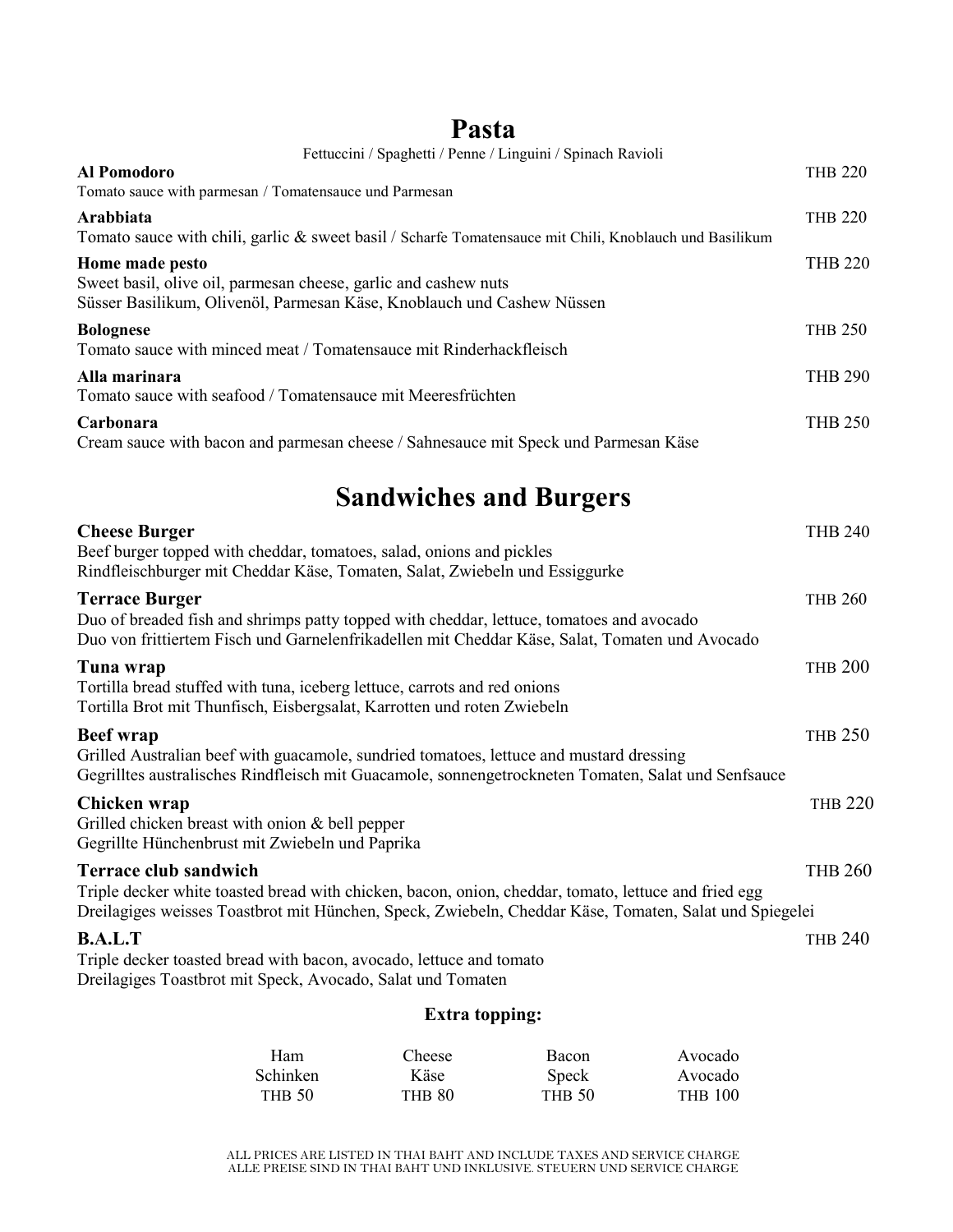## **Pizza**

| Pizza Margherita                                                             | THB 150, THB 290 |
|------------------------------------------------------------------------------|------------------|
| Tomato sauce, tomato and mozzarella cheese                                   |                  |
| Tomatensauce, Tomaten und Mozzarella Käse                                    |                  |
| Pizza al salame                                                              | THB 170, THB 320 |
| Tomato sauce, mozzarella cheese and Italian salami                           |                  |
| Tomatensauce, Mozzarella Käse und italienische Salami                        |                  |
| Pizza al frutti di mare                                                      | THB 170, THB 320 |
| Tomato sauce, mozzarella cheese and seafood                                  |                  |
| Tomatensauce, Mozzarella Käse und Meeresfrüchte                              |                  |
| Pizza alla Romana                                                            | THB 180, THB 340 |
| Tomato sauce, mozzarella cheese, anchovies, capers and artichokes            |                  |
| Tomatensauce, Mozzarella Käse, Sardellen, Kapern und Artischocken            |                  |
| Pizza alla Mea-Nam bay                                                       | THB 190, THB 360 |
| Tomato sauce, mozzarella cheese, pineapple, ham, chili and bell pepper       |                  |
| Tomatensauce, Mozzarella Käse, Ananas, Schinken, Chili und Paprika           |                  |
| Pizza Paradise                                                               | THB 190, THB 360 |
| Tomato sauce, Buffalo mozzarella cheese, ham and marinated cherry tomatoes   |                  |
| Tomatensauce, Büffel Mozzarella Käse, Schinken und marinierten Kirschtomaten |                  |
|                                                                              |                  |

### **Extra topping:**

| <b>Ham</b>      | <b>Cheese</b>   | <b>Salami</b>        | <b>Seafood</b> |
|-----------------|-----------------|----------------------|----------------|
| <b>Schinken</b> | Mozzarella Käse | italienischer Salami | Meeresfrüchte  |
| THB 50          | <b>THB 80</b>   | <b>THB 50</b>        | <b>THB 80</b>  |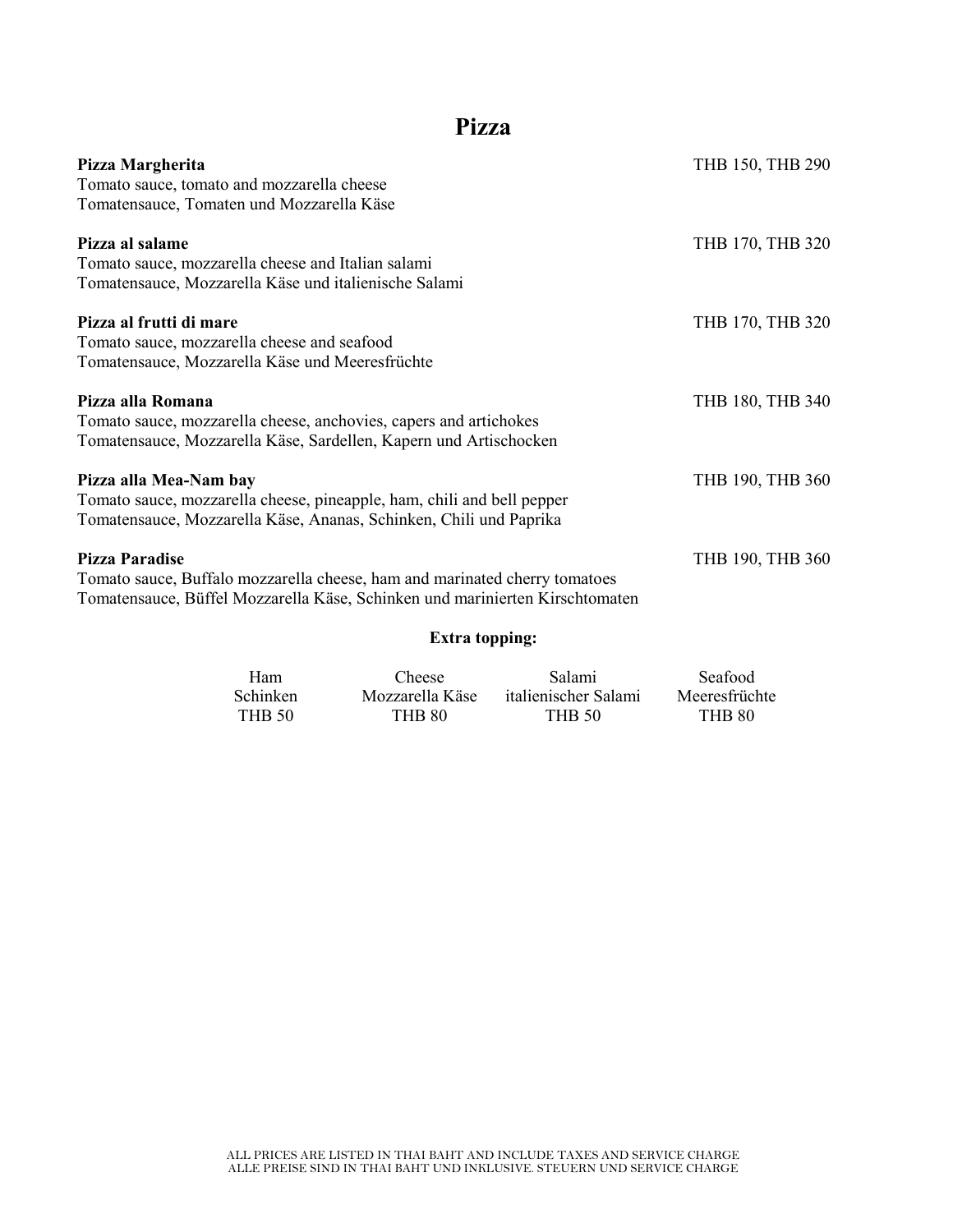## **Main Dishes**

| Caesar salad choice:                                                                                 |                    |
|------------------------------------------------------------------------------------------------------|--------------------|
| - Lettuce with Caesar dressing and parmesan bread / Salat mit Ceasar Dressing und Parmesan Brot      | <b>THB 340</b>     |
| - Grilled chicken breast / Gegrillter Hünchenbrust                                                   | <b>THB 360</b>     |
| - Grilled salmon / Gegrilltem Lachs                                                                  | <b>THB 420</b>     |
| - Scallops, salmon & Parma ham / Jakobsmuscheln, Lachs und Parma Schinken                            | <b>THB 440</b>     |
| <b>Grilled chicken breast</b>                                                                        | <b>THB 360</b>     |
| served with Caesar salad, French fries and Café de Paris                                             |                    |
| Gegrillte Hühnchenbrust mit Ceasar Salat, Pommes Frites und Kräuterbutter                            |                    |
| Grilled red snapper filet                                                                            | <b>THB 460</b>     |
| with wok fried vegetables, cashew nuts und roasted baby potatoes                                     |                    |
| Gegrilltes Rotbarschfilet mit Wokgemüse, Cashew Nüssen und gebratenen Babykartoffeln                 |                    |
| 4 grilled prawns                                                                                     | <b>THB 480</b>     |
| with cous cous salad and orange dressing                                                             |                    |
| 4 Riesengarnelen mit Couscous Salat und Orangendressing                                              |                    |
| <b>Rock lobster</b>                                                                                  | <b>THB 950</b>     |
| with black pasta and garlic sauce                                                                    |                    |
| Languste mit schwarzen Nudeln und Knoblauchsauce                                                     |                    |
| <b>Grilled salmon steak</b>                                                                          | <b>THB 560</b>     |
| with mashed potatoes and Caponata - Italian sweet and sour vegetables                                |                    |
| Gegrilltes Lachssteak mit Kartoffelpüree und Caponata – italienisches Gemüse mit Süss-Sauersauce     |                    |
| <b>Fritto misto</b>                                                                                  | <b>THB 480</b>     |
| Deep fried seafood (prawns, squid and white fish)                                                    |                    |
| Frittierte Meeresfrüchte (Garnelen, Tintenfisch und Schellfisch)                                     |                    |
| Grilled seafood platter (for 2 persons)                                                              | THB 1,690          |
| Prawns, whole snapper, Rock Lobster, squid, mussels served with salad, roasted potatoes and sauces   |                    |
| Riesengarnelen, ganzer Snapper, Languste, Tintenfisch und Muscheln mit Salat, gebratenen Kartoffeln  |                    |
| und Saucenauswahl                                                                                    |                    |
| <b>Cordon Bleu</b>                                                                                   | <b>THB 480</b>     |
| Breaded chicken escalope filled with ham and cheddar cheese served with French fries and salad       |                    |
| Cordon Bleu von der Hühnchenbrust, gefüllt mit Schinken und Cheddar Käse mit Pommes Frites und Salat |                    |
| Pork médaillions                                                                                     | <b>THB 460</b>     |
| With sautéed spinach, honey and rosemary potatoes                                                    |                    |
| Schweinemedallions mit sautiertem Spinat, Honig und Rosmarin-Kartoffeln                              |                    |
| Rib eye or tenderloin steak, 8 oz                                                                    | <b>THB 690</b>     |
| With sautéed potatoes, grilled mushroom and sun-dried tomato,                                        |                    |
| Choice of Dijon mustard sauce, Café de Paris, pepper sauce or red wine sauce                         |                    |
| Mit sautierten Kartoffeln, gegrillten Pilzen und sonnengetrockneten Tomaten                          |                    |
| Saucen zur Wahl: Dijon-Senf-Sauce, Kräuterbutter, Pfeffersauce oder Rotweinsauce                     |                    |
| <b>Lamb</b> chops                                                                                    | <b>THB 690</b>     |
| With mashed potatoes, ratatouille and fresh mint sauce                                               |                    |
| Lammkotellets mit Kartoffelpüree, Ratatouille und frischer Minzsauce                                 |                    |
| Phuket aragosta (order one day in advance)                                                           | THB 330 per 100 gr |
| Phuked Lobster with garlic butter, butter and sea salt or Rosemary butter                            |                    |
| Phuket Hummer mit Knoblauchbutter, Butter und Meer Salz oder Rosmarin Butter                         |                    |
|                                                                                                      |                    |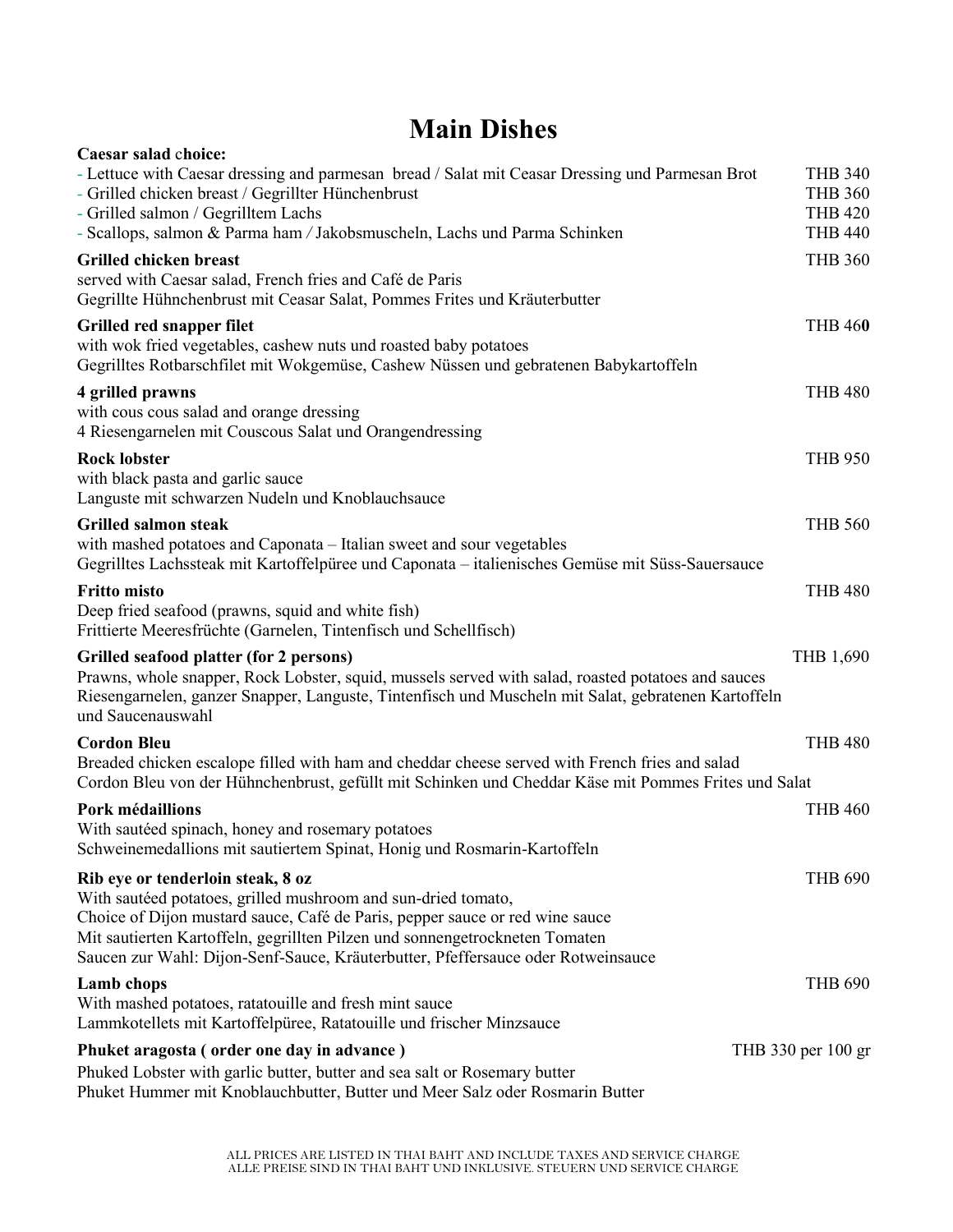## **Thai Appetizer**

| Som Tam Thai ส้มตำไทย                                                                 | <b>THB 160</b> |
|---------------------------------------------------------------------------------------|----------------|
| Papaya salad with peanuts and dried shrimps                                           |                |
| Papayasalat mit Erdnüssen und getrockneten Shrimps                                    |                |
| Por Pia Thod Pak ปอเปี๊ยะทอดไส้ผัก                                                    | <b>THB 160</b> |
| Vegetarian spring rolls, served with light Chinese plum sauce                         |                |
| Gemüse Frühlingsrollen, serviert mit chinesischer Pflaumensauce                       |                |
| Gai rue Seafood Satay ไก่ หรือ ซีฟู๊ด สะเต๊ะ                                          | THB 190/220    |
| Chicken or seafood satay served with peanut sauce                                     |                |
| Hühnchen oder Meeresfrüchte Satay mit Erdnussauce                                     |                |
| Tod Mun Goong ทอดมันกุ้ง                                                              | <b>THB 190</b> |
| Deep-fried curried shrimp patties served with sweet chili sauce                       |                |
| Frittierte Curry-Garnerlen Frikadellen mit Sweet-Chili Sauce                          |                |
| Appetizer Variation (for 2 persons) อาหารเรียกน้ำย่อย ทอคมันกุ้ง ปอเปี๊ยะ และไก่สเต๊ะ | <b>THB 280</b> |
| Prawn patties, spring rolls and chicken satay with peanut sauce                       |                |
| Garnelenfrikadellen, Gemüse Frühlingsrollen und Hünchen Satay mit Erdnusssauce        |                |

## **Thai Salads**

| Larb and                         | <b>Yam</b> ยำ                                |
|----------------------------------|----------------------------------------------|
| Spicy salad with Thai herbs      | Fresh seasoned salad with spicy garlic sauce |
| Scharfer Salat mit Thai Kräutern | Saisonaler Salat mit scharfer Knoblauchsauce |

**Yum Woon Sen Sarai Sod** ยำวุ้นเส้นสาหร่ายทะเล Spicy glass-noodle salad with fresh seaweed Scharfer Glasnudelsalat mit frischen Algen

### **Pha พล่า**

Spicy salad flavored with lemongrass & Thai herbs Scharfer Salat mit Zitronengras und Thai Kräutern

**with / mit**

| Grilled beef           | Grilled chicken     | Seafood        | <b>Prawns</b>  |
|------------------------|---------------------|----------------|----------------|
| Gegrilltem Rindfleisch | Gegrilltem Hühnchen | Meeresfrüchten | Garnelen       |
| THB 220                | THB 190             | <b>THB 240</b> | <b>THB 220</b> |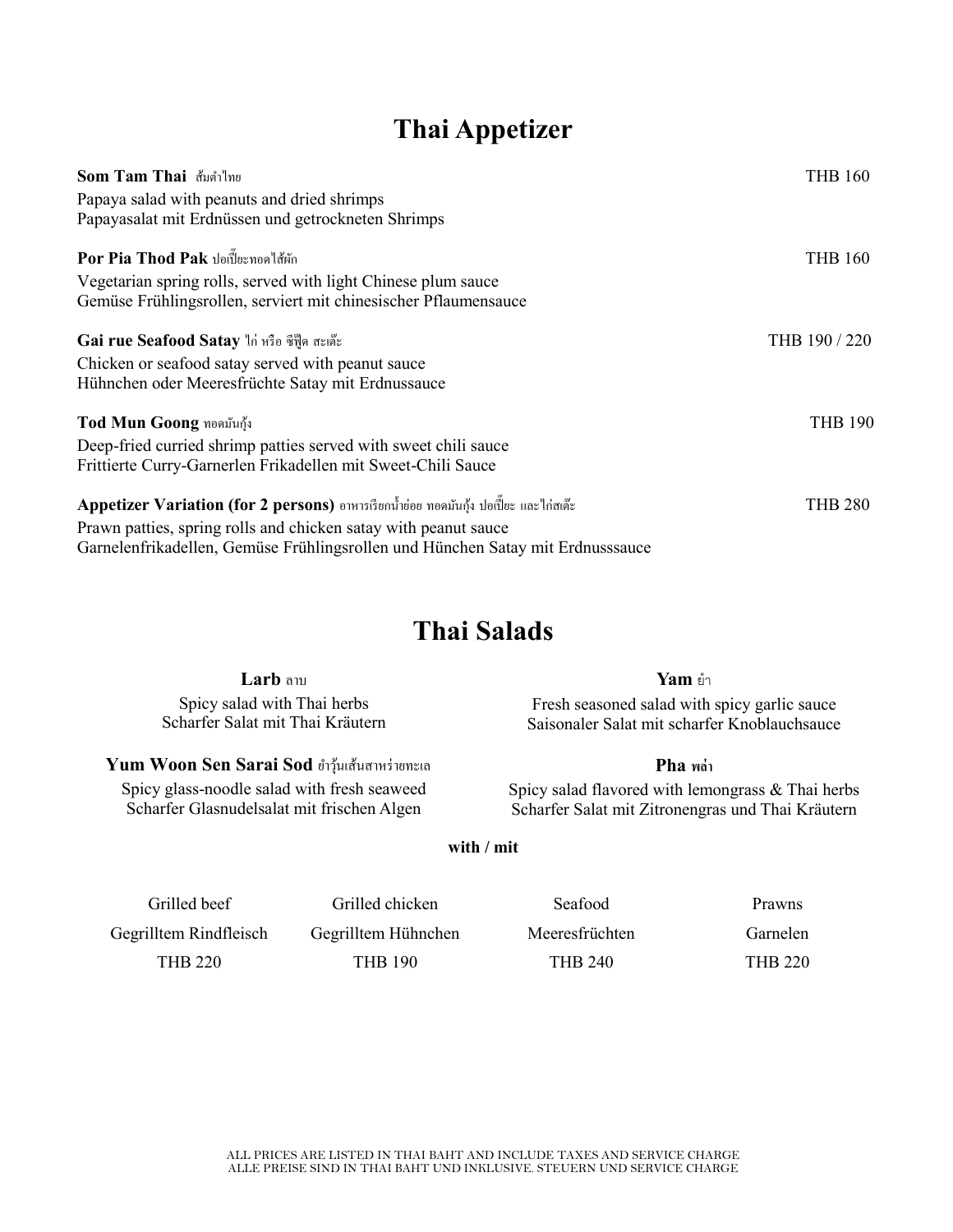## **Thai Soups**

**Tom Kha** ต้มข่า

Soup with fresh coconut milk, mushrooms & galangal Suppe mit Kokosnussmilch, Pilzen und Galgant

#### **Gaeng Jued Woonsen** แกงจืดวุ้นเส้น

Clear vegetable broth with tofu, celery and glass-noodles Klare Gemüsebrühe mit Tofu, Sellerie und Glasnudeln

#### **Tom Yam ด้มยำ**

Soup with lemongrass, mushrooms, galangal and chilies Suppe mit Zitronengras, Pilzen, Galgant und Chili

> **Kuay Tiew Naam** ก๊วยเตี๊ยวน้ ำ Rice noodles soup Reisnudelnsuppe

### **with / mit**

| <b>Chicken</b> | Pork           | <b>Beef</b>    | Seafood        | Prawns         | Vegetables     |
|----------------|----------------|----------------|----------------|----------------|----------------|
| Hünchen        | Schweinfleisch | Rindfleisch    | Meeresfrüchte  | Garnelen       | Gemüse         |
| <b>THB 195</b> | <b>THB 195</b> | <b>THB 220</b> | <b>THB 240</b> | <b>THB 220</b> | <b>THB 195</b> |

### **Thai Curries**

**Geang Panaeng** พะแนง Spicy thick red curry Scharfes rotes Curry

**Su-Chi Talay** ฉู่ฉี่ทะเล Curry with kefir, lime leaves and basil Curry mit Kefir, Limettenblätter und Basilikum

**Gaeng Kiew Warn** แกงเขียวหวำน Green curry Gruenes Curry

**Gaeng Ka-Ree** แกงกะหรี่

Yellow curry Gelbes Curry

#### **Geang Massaman แกงมัสมั่น**

Curry with coconut milk, potatoes, peanuts and mixed herbs Curry mit Kokosnussmilch, Kartoffeln, Erdnüssen und Kräutern

#### **with / mit**

| <b>Chicken</b> | Pork                                     | <b>Beef</b> | Seafood | Prawns         | Vegetables |
|----------------|------------------------------------------|-------------|---------|----------------|------------|
| Hünchen        | Schweinfleisch Rindfleisch Meeresfrüchte |             |         | Garnelen       | Gemüse     |
| <b>THB 250</b> | THB 250                                  | THB 270     | THB 300 | <b>THB 280</b> | THB 250    |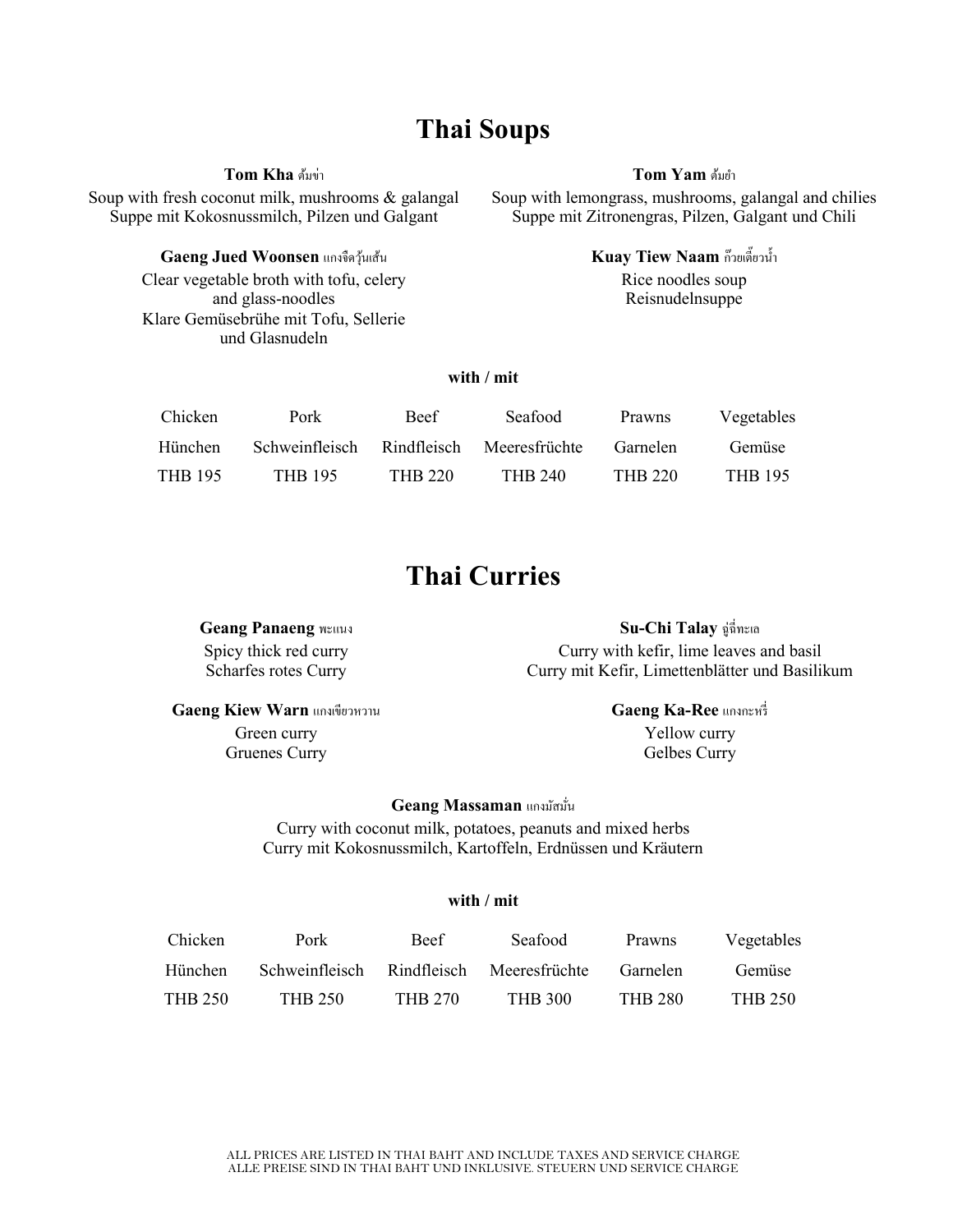## **Thai Noodles**

**Phad Thai** ผัดไทย Fried Chanburi noodles with bean sprouts Gebratene Chanburi Nudeln mit Bohnensprossen

> **Phad Si-Ew** ผดัซีอิ๊ วFried wide band noodles with cabbage and soy sauce Gebratene Breitbandnudeln mit Kohl und Soja Sauce

Stir-fried spaghetti with chili and hot basil leaves Frittierte Spaghetti mit Chili und Basilikumblättern

**Rad Na** รำดหน้ำ Wok-fried wide band noodles with vegetables in Thai gravy sauce Wok-gebratene Breitbandnudeln mit Gemüse in Bratensauce

#### **with / mit**

| Chicken | Pork           | <b>Beef</b>    | Seafood        | <b>Prawns</b> | Vegetables     |
|---------|----------------|----------------|----------------|---------------|----------------|
| Hünchen | Schweinfleisch | Rindfleisch    | Meeresfrüchte  | Garnelen      | Gemüse         |
| THB 220 | THB 220        | <b>THB 240</b> | <b>THB 280</b> | THB 250       | <b>THB 220</b> |

## **Fried Rice**

#### **Khao Phad** ข้ำวผัด

Fried rice with vegetables and egg Gebratener Reis mit Gemüse und Ei

#### **with / mit**

| Crab meat      | Pork                  | Chicken        | Prawns         | Vegetables     |
|----------------|-----------------------|----------------|----------------|----------------|
| Krabben        | <b>Scheinefleisch</b> | Hünchen        | Garnelen       | Gemüse         |
| <b>THB 190</b> | <b>THR 190</b>        | <b>THB 190</b> | <b>THB 220</b> | <b>THR 190</b> |

#### **Khao Ob Subparod** ข้ำวอบสับปะรด

Baked rice with pineapple, chicken, raisins and curry powder Gebackener Reis mit Ananas, Hünchen, Rosinen und Curry Pulver THB 280

### **Phad Khee Mau** ผดัข้ีเมำ